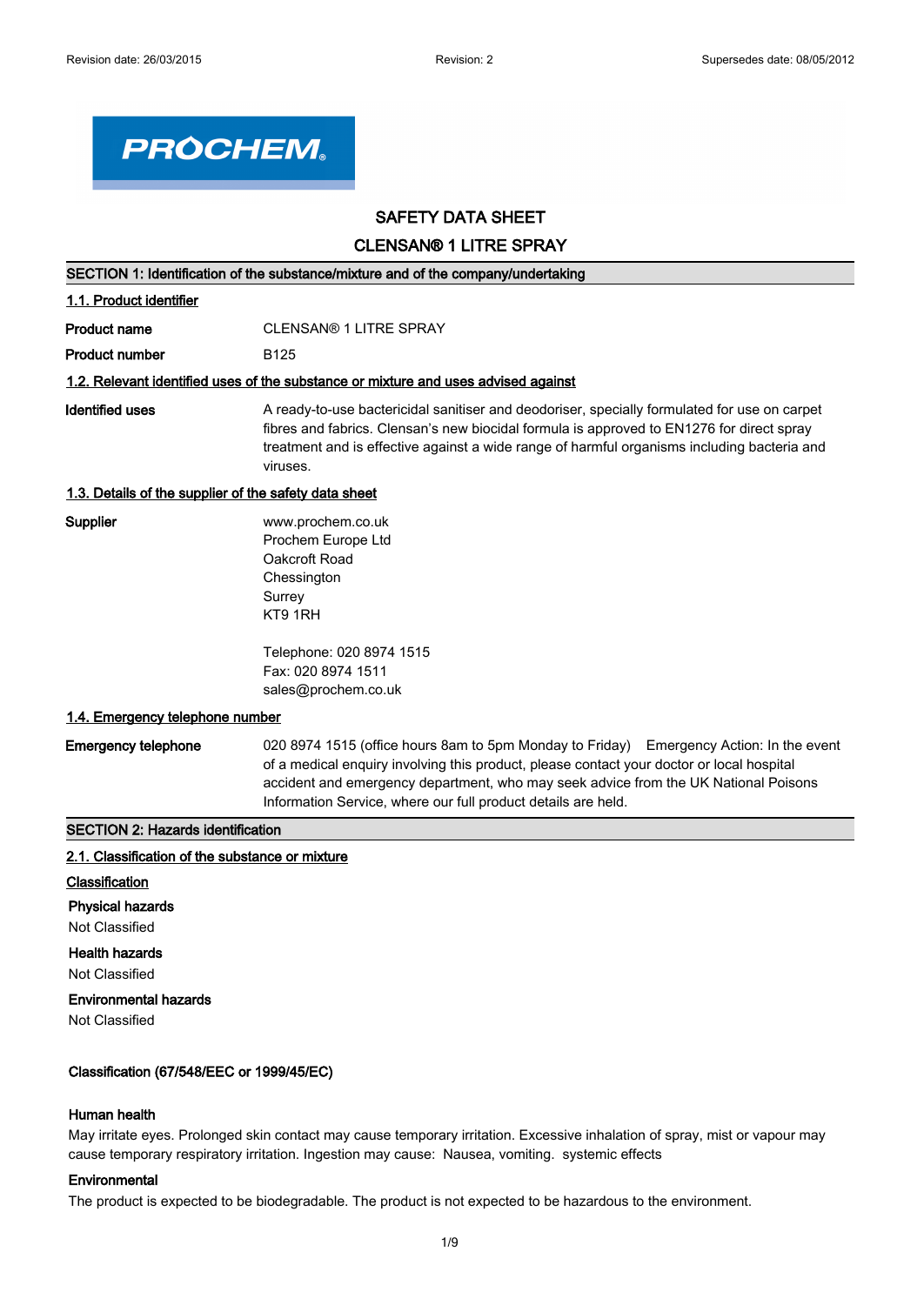# **2.2. Label elements**

| <b>Hazard statements</b>        |                                                                                    |
|---------------------------------|------------------------------------------------------------------------------------|
|                                 | NC Not Classified                                                                  |
| <b>Precautionary statements</b> |                                                                                    |
|                                 | P <sub>102</sub> Keep out of reach of children.                                    |
|                                 | P262 Do not get in eyes, on skin, or on clothing.                                  |
|                                 | P280 Wear protective gloves.                                                       |
|                                 | P305+P351+P338 IF IN EYES: Rinse cautiously with water for several minutes. Remove |
|                                 | contact lenses, if present and easy to do. Continue rinsing.                       |
|                                 | P313 Get medical advice/attention.                                                 |
| Detergent labelling             | $<$ 5% disinfectants, $<$ 5% perfumes                                              |

#### **2.3. Other hazards**

See section 8 for details of exposure limits.

| SECTION 3: Composition/information on ingredients |                                                                                                                     |  |
|---------------------------------------------------|---------------------------------------------------------------------------------------------------------------------|--|
| 3.2. Mixtures                                     |                                                                                                                     |  |
| <b>Composition comments</b>                       | No classified ingredients, or those having occupational exposure limits, present above the<br>levels of disclosure. |  |

# **SECTION 4: First aid measures**

#### **4.1. Description of first aid measures**

# **Inhalation**

Move affected person to fresh air and keep warm and at rest in a position comfortable for breathing. Get medical attention if any discomfort continues.

#### **Ingestion**

Do not induce vomiting. Rinse mouth thoroughly with water. Give plenty of water to drink. Never give anything by mouth to an unconscious person. Get medical attention.

#### **Skin contact**

Wash with plenty of water. Get medical attention if any discomfort continues.

#### **Eye contact**

Rinse immediately with plenty of water. Remove any contact lenses and open eyelids wide apart. Continue to rinse for at least 15 minutes. Get medical attention.

#### **4.2. Most important symptoms and effects, both acute and delayed**

#### **Skin contact**

Prolonged or repeated exposure may cause the following adverse effects: Skin irritation.

#### **Eye contact**

May irritate eyes.

#### **4.3. Indication of any immediate medical attention and special treatment needed**

#### **Notes for the doctor**

Treat symptomatically.

## **SECTION 5: Firefighting measures**

#### **5.1. Extinguishing media**

#### **Suitable extinguishing media**

The product is not flammable. Extinguish with the following media: Water spray, dry powder or carbon dioxide.

# **5.2. Special hazards arising from the substance or mixture**

#### **Specific hazards**

No unusual fire or explosion hazards noted.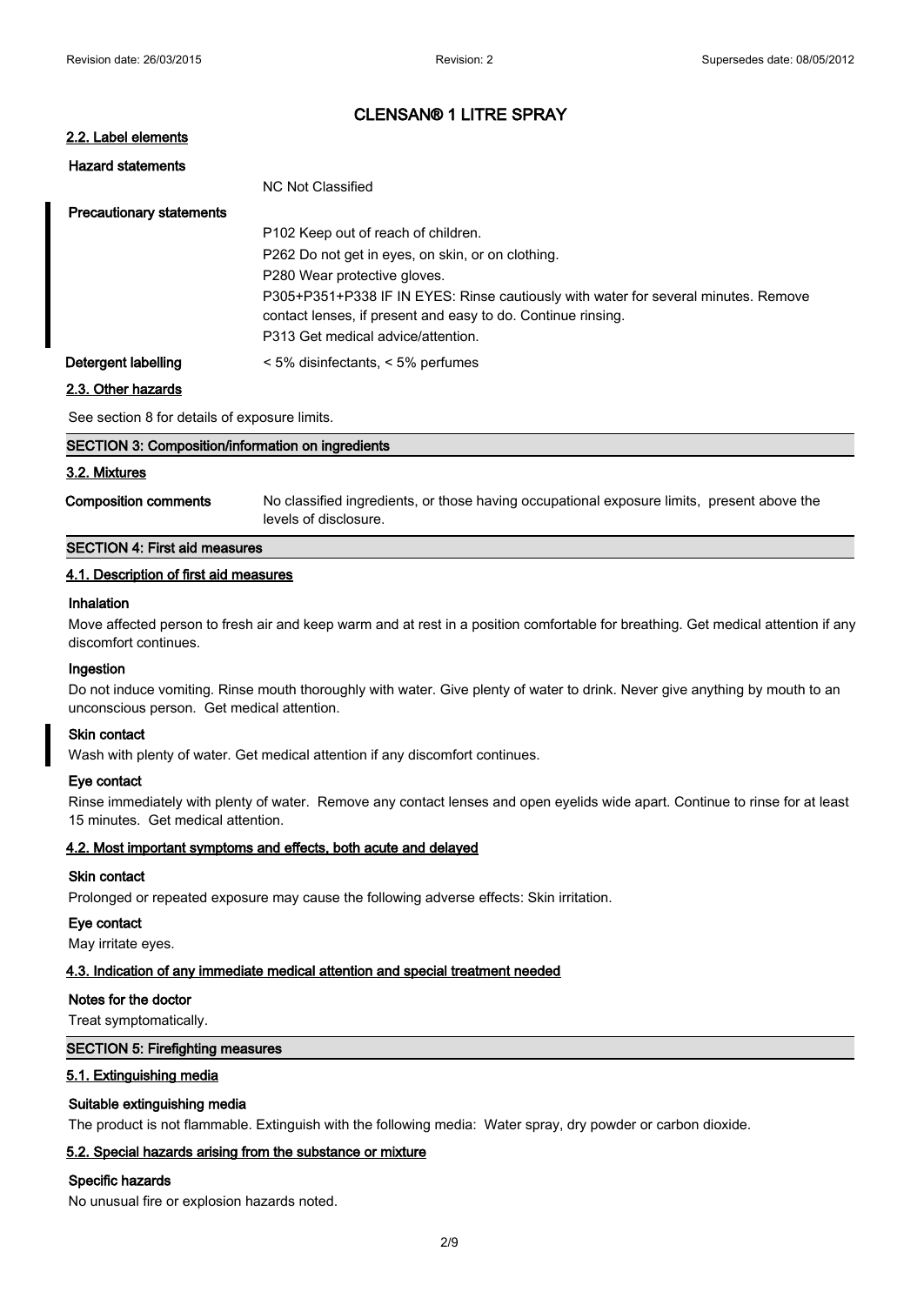## **Hazardous combustion products**

Thermal decomposition or combustion products may include the following substances: Oxides of carbon.

## **5.3. Advice for firefighters**

#### **Special protective equipment for firefighters**

Wear positive-pressure self-contained breathing apparatus (SCBA) and appropriate protective clothing.

#### **SECTION 6: Accidental release measures**

#### **6.1. Personal precautions, protective equipment and emergency procedures**

#### **Personal precautions**

Wear protective clothing as described in Section 8 of this safety data sheet.

#### **6.2. Environmental precautions**

#### **Environmental precautions**

Do not discharge into drains or watercourses or onto the ground.

## **6.3. Methods and material for containment and cleaning up**

#### **Methods for cleaning up**

Absorb spillage with non-combustible, absorbent material. Collect and place in suitable waste disposal containers and seal securely. For waste disposal, see Section 13.

## **6.4. Reference to other sections**

#### **Reference to other sections**

For personal protection, see Section 8. Collect and dispose of spillage as indicated in Section 13.

#### **SECTION 7: Handling and storage**

#### **7.1. Precautions for safe handling**

#### **Usage precautions**

Wear protective clothing as described in Section 8 of this safety data sheet. Avoid inhalation of vapours and spray/mists. Wash hands thoroughly after handling. Wash contaminated clothing before reuse. Do not eat, drink or smoke when using this product.

#### **7.2. Conditions for safe storage, including any incompatibilities**

#### **Storage precautions**

Store in closed original container at temperatures between 5°C and 30°C. Keep out of the reach of children.

## **7.3. Specific end use(s)**

#### **Specific end use(s)**

The identified uses for this product are detailed in Section 1.2.

#### **SECTION 8: Exposure Controls/personal protection**

#### **8.1. Control parameters**

#### **Occupational exposure limits**

#### **Ingredient comments**

No exposure limits known for ingredient(s).

#### **8.2. Exposure controls**

#### **Protective equipment**





# **Appropriate engineering controls**

Provide adequate ventilation.

## **Eye/face protection**

Side shield safety glasses are recommended when handling concentrate or during spray application.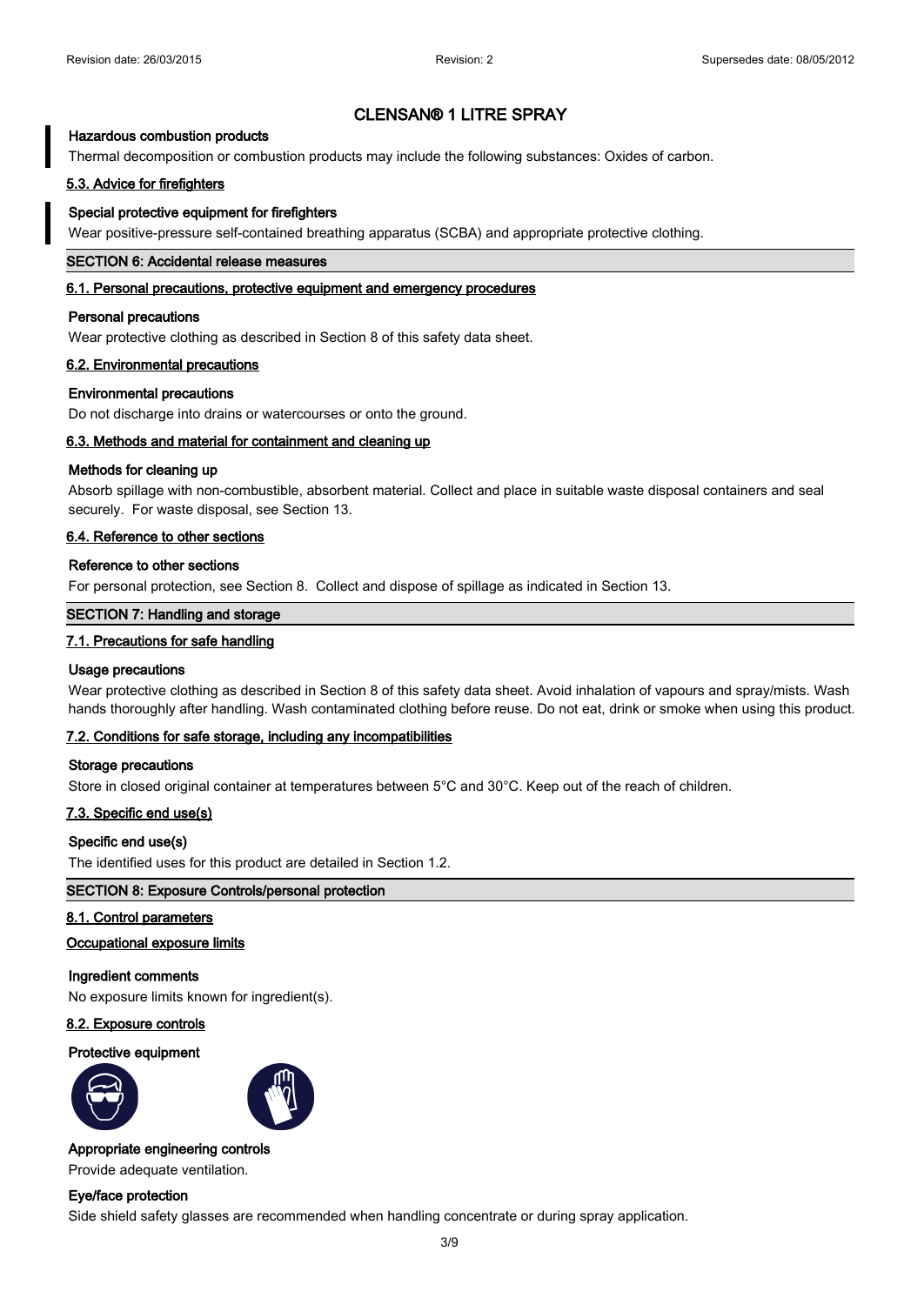## **Hand protection**

Wear protective gloves. It is recommended that gloves are made of the following material: Nitrile rubber. Protective gloves should be inspected for wear before use and replaced regularly in accordance with the manufacturers specifications.

#### **Hygiene measures**

Wash hands thoroughly after handling. Wash contaminated clothing before reuse. Do not eat, drink or smoke when using this product.

#### **Respiratory protection**

For situations where recommended exposure limits may be exceeded or where there is a risk of inhalation of fine spray mists, a suitable respirator face mask is recommended.

# **SECTION 9: Physical and Chemical Properties**

## **9.1. Information on basic physical and chemical properties**

**Appearance**

Colourless liquid.

**Odour**

Herbal Lemon.

## **Odour threshold**

Not determined.

**pH**

pH (diluted solution): 6

**Initial boiling point and range** 100°C

**Flash point**

Not applicable.

**Evaporation rate**

Not determined.

**Upper/lower flammability or explosive limits**

Not applicable.

**Vapour pressure**

Not determined.

**Vapour density** Not determined.

**Relative density**

1.0

**Solubility(ies)** Soluble in water.

**Partition coefficient** Not determined.

**Viscosity** Not determined.

**Explosive properties** Not applicable.

**Oxidising properties** Not applicable.

**9.2. Other information**

**Other information**

None known.

**SECTION 10: Stability and reactivity**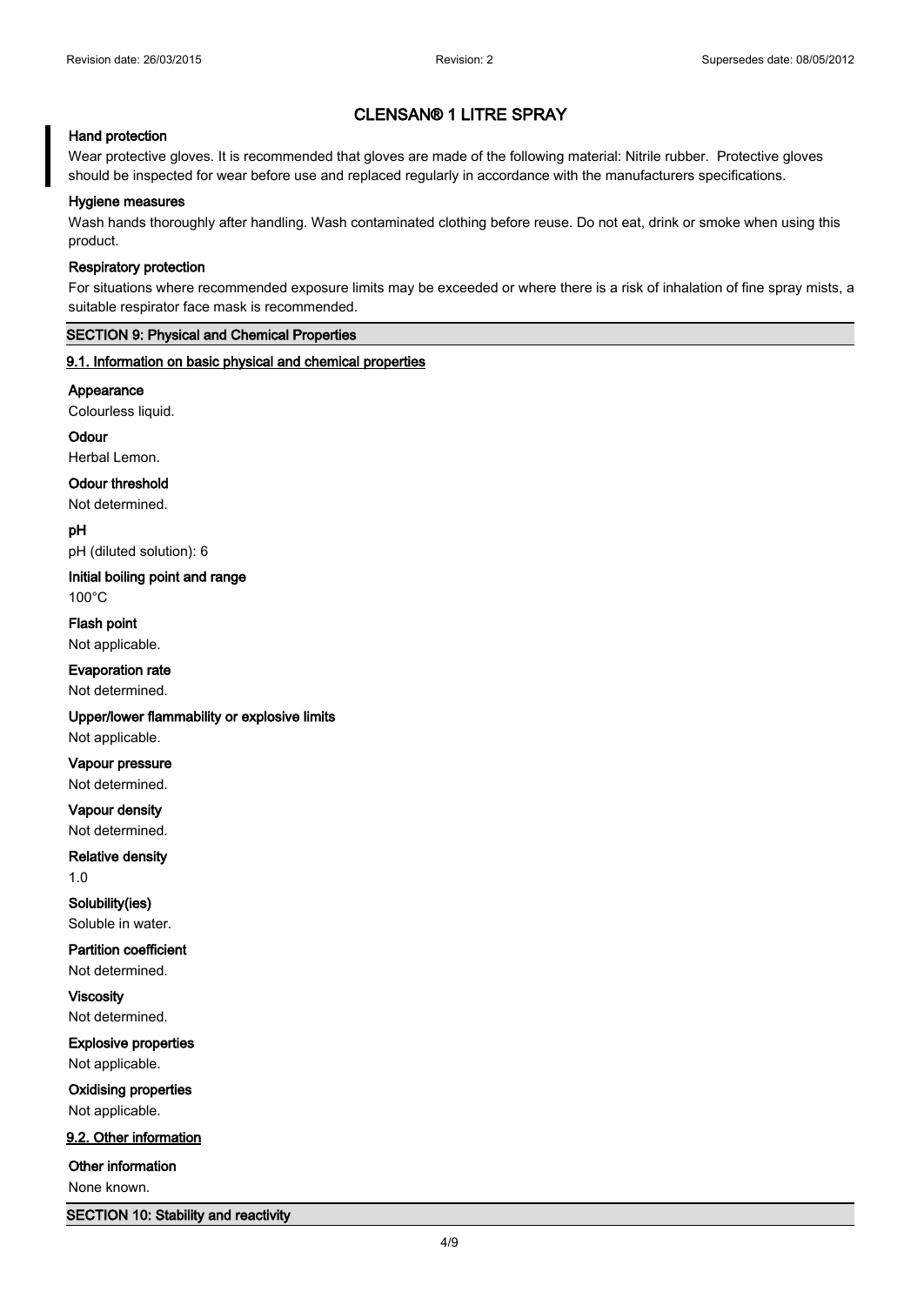## **10.1. Reactivity**

There are no known reactivity hazards associated with this product.

#### **10.2. Chemical stability**

## **Stability**

Stable at normal ambient temperatures and when used as recommended. Product is deactivated by anionic cleaning agents.

#### **10.3. Possibility of hazardous reactions**

Not determined.

## **10.4. Conditions to avoid**

Store in closed original container at temperatures between 5°C and 30°C. Protect from freezing and direct sunlight.

#### **10.5. Incompatible materials**

## **Materials to avoid**

Strong oxidising agents. anionic surfactants

## **10.6. Hazardous decomposition products**

Thermal decomposition or combustion products may include the following substances: Oxides of carbon.

## **SECTION 11: Toxicological information**

## **11.1. Information on toxicological effects**

#### **Toxicological effects**

Ingestion may cause: Nausea, vomiting. systemic effects

## **Skin corrosion/irritation**

**Skin corrosion/irritation** Prolonged or repeated exposure may cause the following adverse effects:, skin irritation and dermatitis.

## **Serious eye damage/irritation**

May irritate eyes.

# **Skin sensitisation**

None known.

# **Germ cell mutagenicity**

#### **Genotoxicity - in vivo**

No effects expected based upon current data.

#### **Carcinogenicity**

No effects expected based upon current data.

# **Reproductive toxicity**

# **Reproductive toxicity - fertility**

No effects expected based upon current data.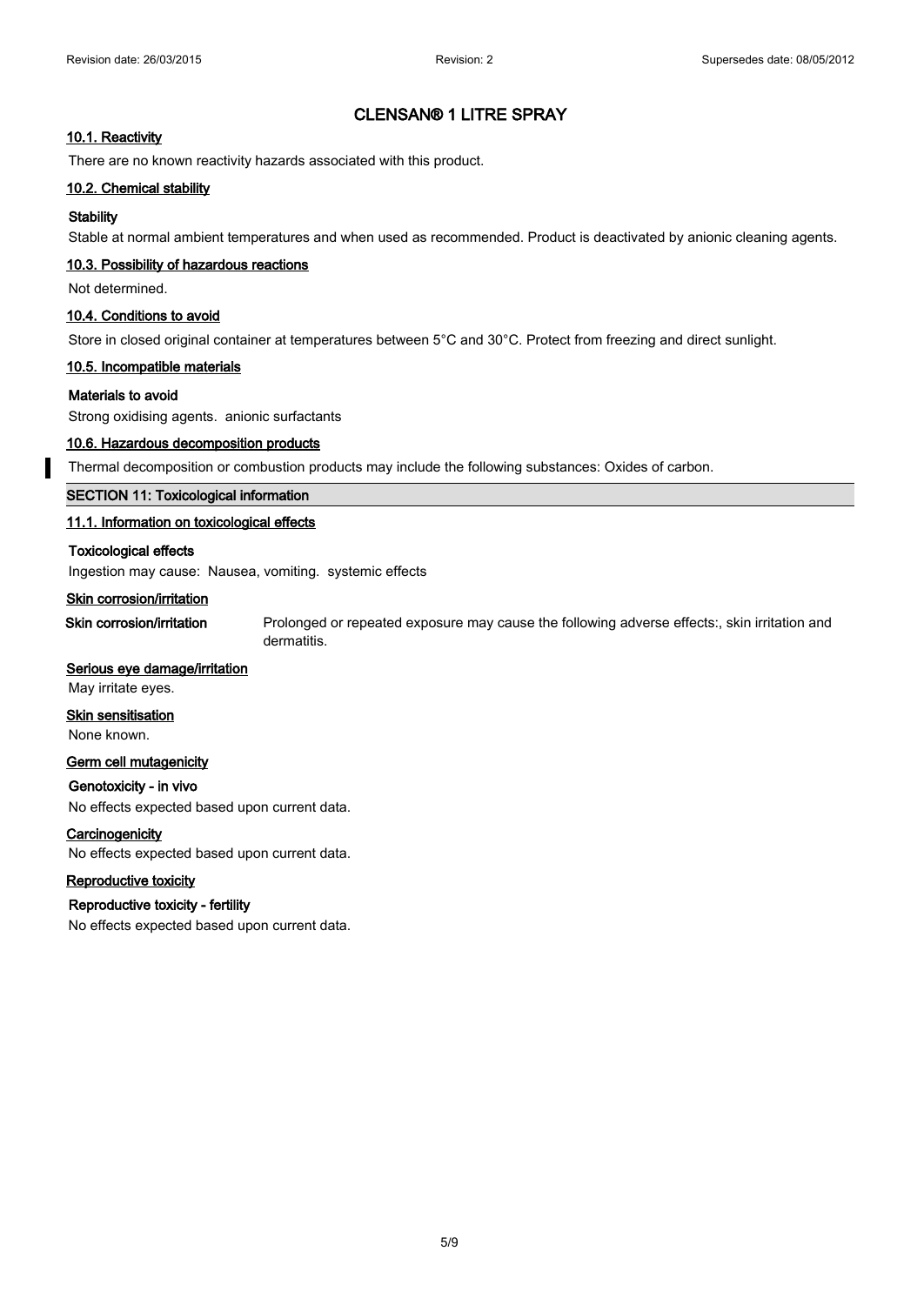**Toxicological information on ingredients.**

# **Quaternary ammonium compounds, C12-14-alkyl[(ethylphenyl)methyl]dimethyl, chlorides**

# **Acute toxicity - dermal**

**Acute toxicity dermal (LD50 mg/kg)**

3340

#### **Species**

Rabbit

# **Quaternary ammonium compounds, benzyl-C12-16-alkyldimethyl, chlorides**

# **Acute toxicity - oral**

**Acute toxicity oral (LD50 mg/kg)**

344.0

**Species**

Rat

**ATE oral (mg/kg)**

344.0

**Acute toxicity - dermal**

**Acute toxicity dermal (LD50 mg/kg)**

3340.0

**Species**

Rabbit

**ATE dermal (mg/kg)**

3340.0

**SECTION 12: Ecological Information**

**12.1. Toxicity**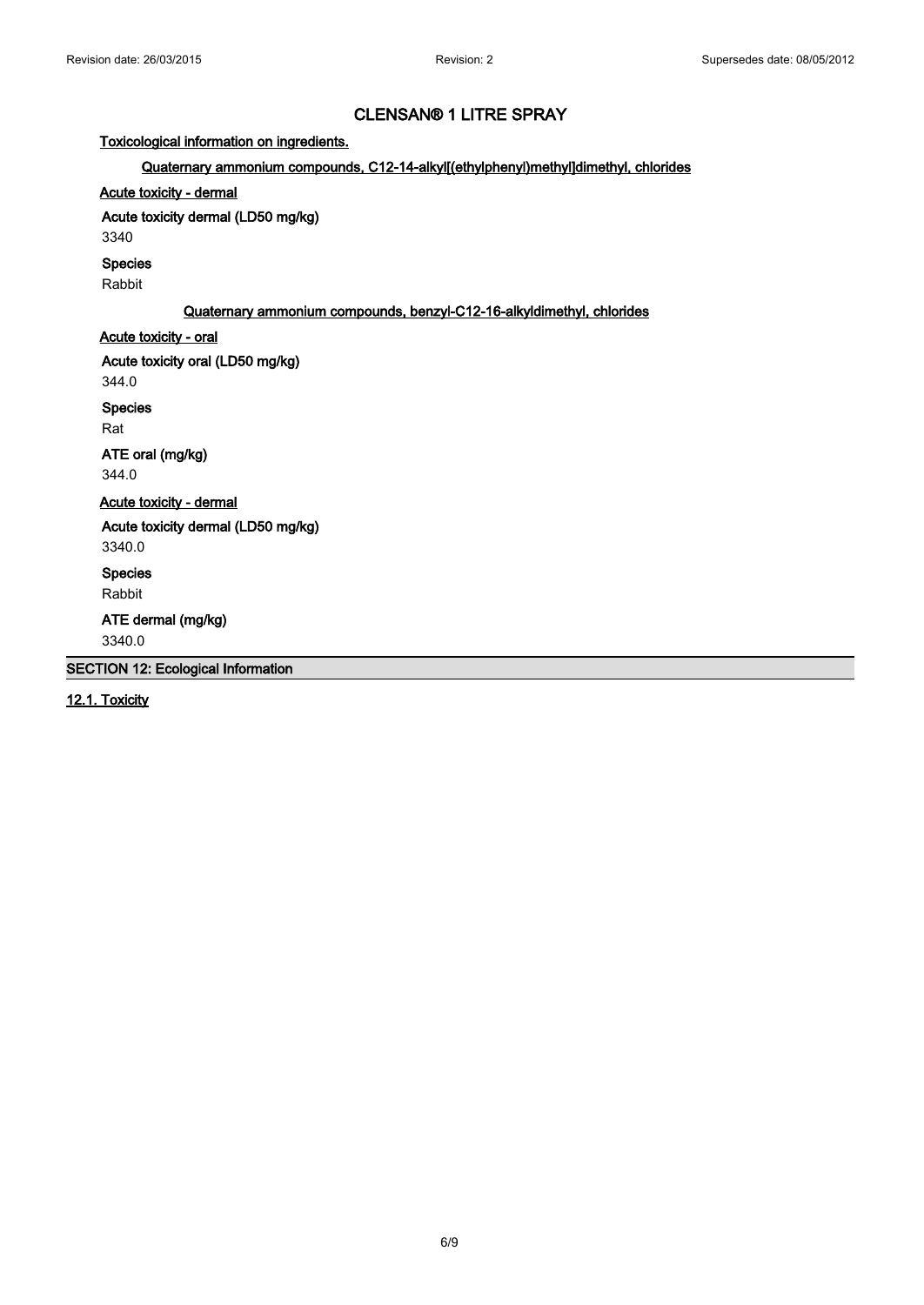## **Ecological information on ingredients.**

#### **Quaternary ammonium compounds, C12-14-alkyl[(ethylphenyl)methyl]dimethyl, chlorides**

# **Acute aquatic toxicity**

# **LE(C)₅₀**

0.01 < L(E)C50 ≤ 0.1

# **M factor (Acute)**

10

#### **Acute toxicity - fish**

LC50, 96 hours: 0.28 mg/l, Pimephales promelas (Fat-head Minnow)

#### **Acute toxicity - aquatic invertebrates**

EC<sub>50</sub>, 48 hours: 0.016 mg/l, Daphnia magna

#### **Acute toxicity - aquatic plants**

EC<sub>50</sub>, 72 hours: 0.049 mg/l, Scenedesmus subspicatus

#### **Quaternary ammonium compounds, benzyl-C12-16-alkyldimethyl, chlorides**

## **Acute aquatic toxicity**

# **LE(C)₅₀**

0.01 < L(E)C50 ≤ 0.1

# **M factor (Acute)**

10

# **Acute toxicity - fish**

LC50, 96 hours: 0.28 mg/l, Pimephales promelas (Fat-head Minnow)

# **Acute toxicity - aquatic invertebrates**

EC₅₀, 48 hours: 0.016 mg/l, Daphnia magna

## **Acute toxicity - aquatic plants**

EC<sub>50</sub>, 72 hours: 0.049 mg/l, Scenedesmus subspicatus

# **Chronic aquatic toxicity**

**NOEC**

# 0.001 < NOEC ≤ 0.01

**Degradability** Rapidly degradable

**M factor (Chronic)**

1

#### **12.2. Persistence and degradability**

#### **Persistence and degradability**

The surfactant(s) contained in this product complies(comply) with the biodegradability criteria as laid down in Regulation (EC) No. 648/2004 on detergents. Data to support this assertion are held at the disposal of the competent authorities of the Member States and will be made available to them at their direct request, or at the request of a detergent manufacturer.

# **12.3. Bioaccumulative potential**

The product does not contain any substances expected to be bioaccumulating.

# **Partition coefficient**

Not determined.

#### **12.4. Mobility in soil**

**Mobility** The product is soluble in water.

#### **12.5. Results of PBT and vPvB assessment**

This product does not contain any substances classified as PBT or vPvB.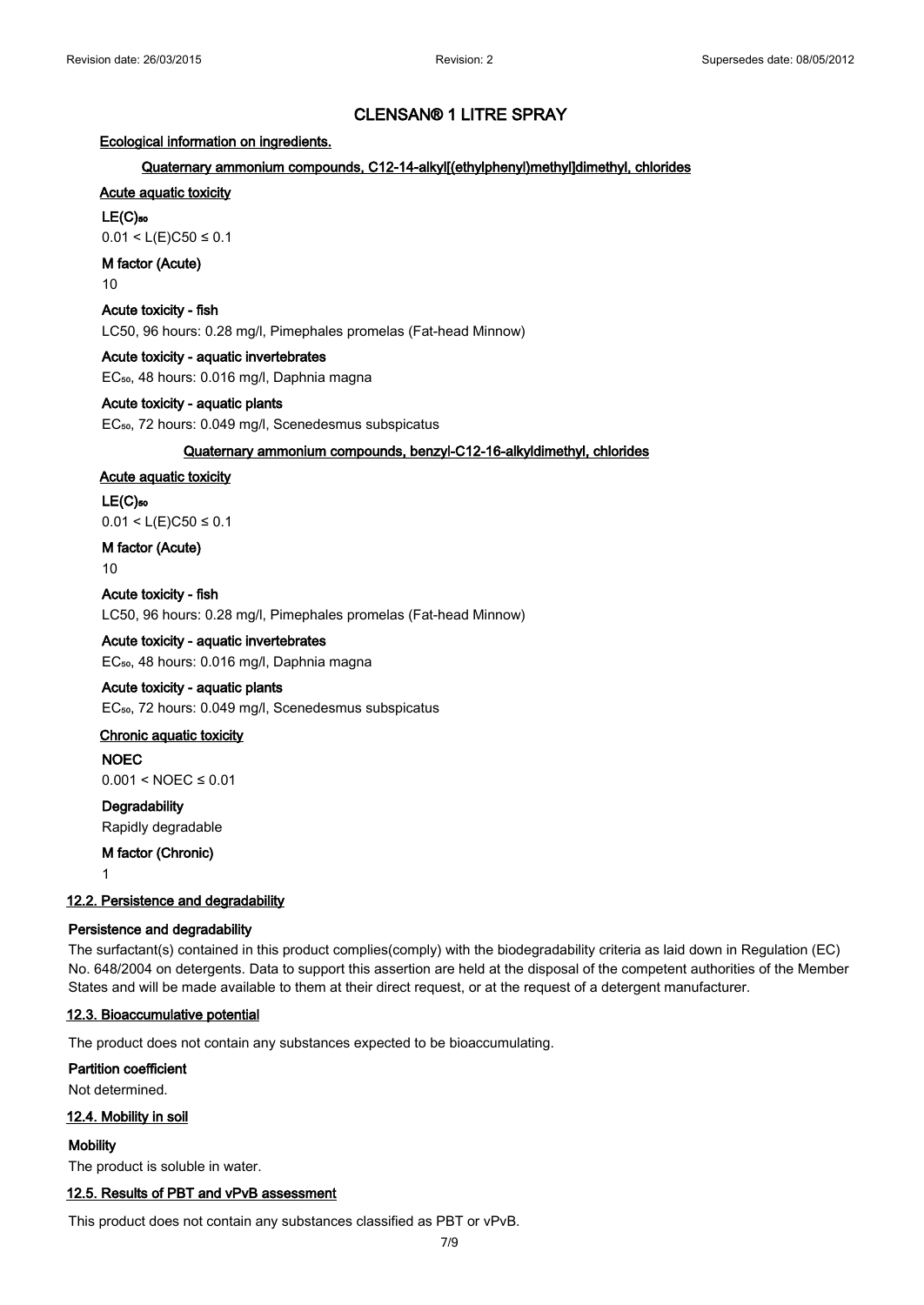# **12.6. Other adverse effects**

## None known.

## **SECTION 13: Disposal considerations**

# **13.1. Waste treatment methods**

## **Disposal methods**

Dispose of waste to licensed waste disposal site in accordance with the requirements of the local Waste Disposal Authority. Empty containers should be rinsed with water then crushed and disposed of at legal waste disposal site.

# **SECTION 14: Transport information**

# **14.1. UN number**

Not classified for transportation.

## **14.2. UN proper shipping name**

None.

**14.3. Transport hazard class(es)**

## **ADR/RID class**

**IMDG class** 

# **14.4. Packing group**

None.

## **14.5. Environmental hazards**

**Environmentally hazardous substance/marine pollutant**

No.

# **14.6. Special precautions for user**

None.

# **14.7. Transport in bulk according to Annex II of MARPOL73/78 and the IBC Code**

Not applicable.

# **SECTION 15: Regulatory information**

# **15.1. Safety, health and environmental regulations/legislation specific for the substance or mixture**

# **National regulations**

The Control of Substances Hazardous to Health Regulations 2002 (SI 2002 No. 2677) (as amended). The Chemicals (Hazard Information and Packaging for Supply) Regulations 2009 (SI 2009 No. 716).

# **EU legislation**

Regulation (EC) No 1907/2006 of the European Parliament and of the Council of 18 December 2006 concerning the Registration, Evaluation, Authorisation and Restriction of Chemicals (REACH) (as amended). Regulation (EC) No 1272/2008 of the European Parliament and of the Council of 16 December 2008 on classification, labelling and packaging of substances and mixtures (as amended).

# **15.2. Chemical safety assessment**

No chemical safety assessment has been carried out.

# **SECTION 16: Other information**

# **General information**

Telephone 020 8974 1515

# **Revision comments**

NOTE: Lines within the margin indicate significant changes from the previous revision.

**Revision date** 26/03/2015